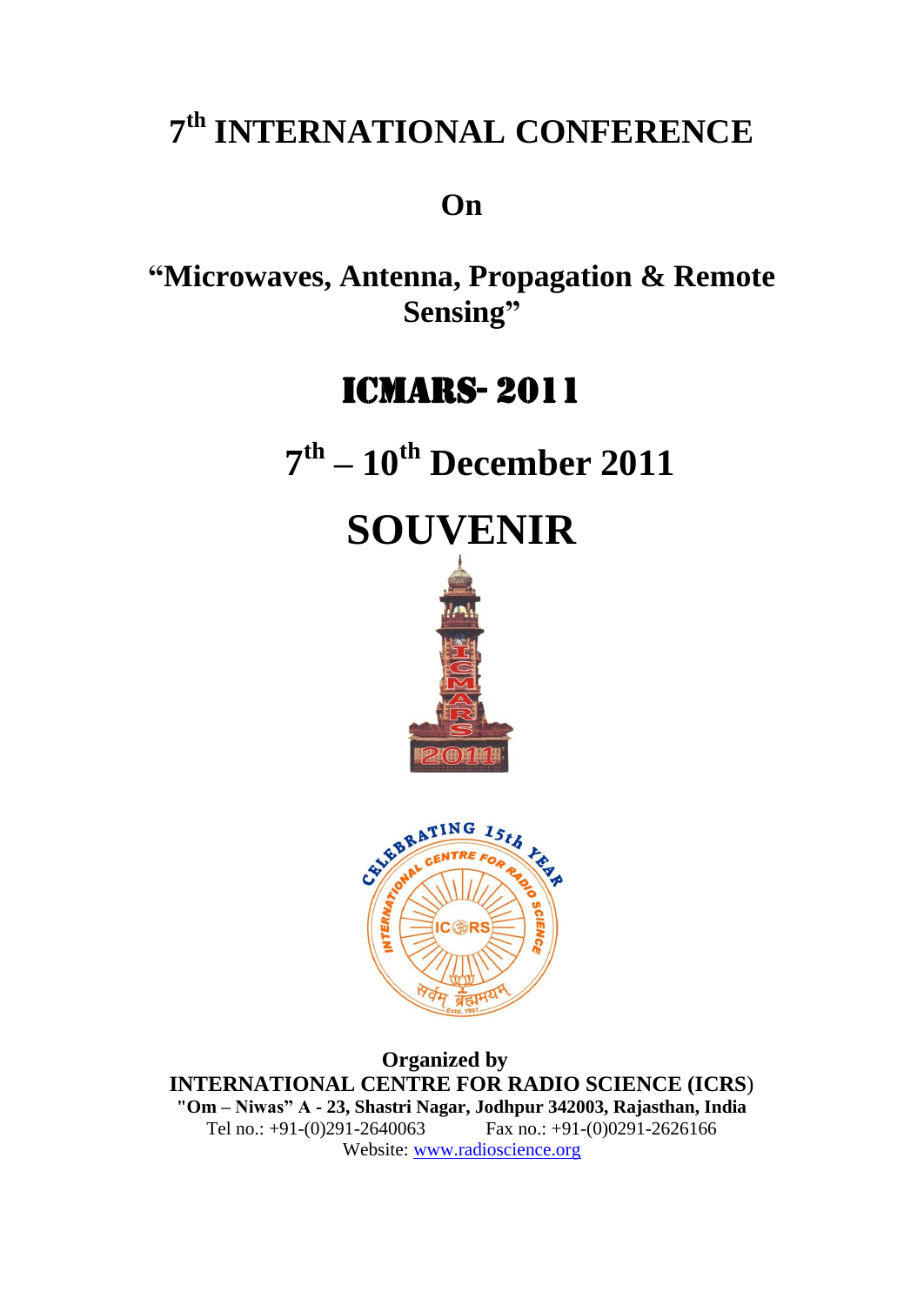## **WELCOMING OF PARTICIPANTS**

Dear Participants,

I am extremely happy to welcome all the participants to the International Conference on Microwaves, Antenna, Propagation and Remote Sensing **ICMARS-2011**being organized by International Centre for Radio Science in the month of December 2011.

The International Centre for Radio Science was registered as a society in June 1997 and it has grown in last thirteen years and has contributed to the cause of radio science. It has by this time have trained 167 Engineering under graduates and Twenty Six M.E. & M.Tech students at ICRS. Two students are doing PhD under the guidance of Director, ICRS.

The overwhelming response received from the Institutions for the Conferences organized by ICRS gives the moral boost to all of us to conduct such an event every year. What we have achieved during these years has been due to the support of all who have worked for ICRS and what you will see and feel during conference is due to the hard work done by all who have been working at ICRS.

We are organizing a preconference workshop on Polarimetric Radar being conducted by Prof (Dr.) Wolfgang Martin Boerner and Dr. Madhu Chandra on 6<sup>th</sup> December 2011.

In **ICMARS – 2011** we are organizing 4 Special Sessions on the most currently launched Satellites **Soil Moisture and Ocean Salinity Mission**, **CHANDRAYAAN and Planetary Exploration, OCEANSAT & to be launched satellite RISAT**. We are thankful to all the scientists from Space Application Centre, Ahmedabad, ISRO Head Quarters, Bangalore & DRDO Laboratories whose support has encouraged us to organize the same.

ICRS Scientists have published 17 Technical Papers in the Indian Journals and have published 96 papers in proceeding of Conferences both National and International and have presented 95 papers in the National and International Conferences.

At ICRS we give training to all students of Engineering and MCA courses. The ICRS is a no profit no loss organization it is important that it serves the cause of Radio Science in the country as well as in the world. In coming years the microwaves will play a major role in the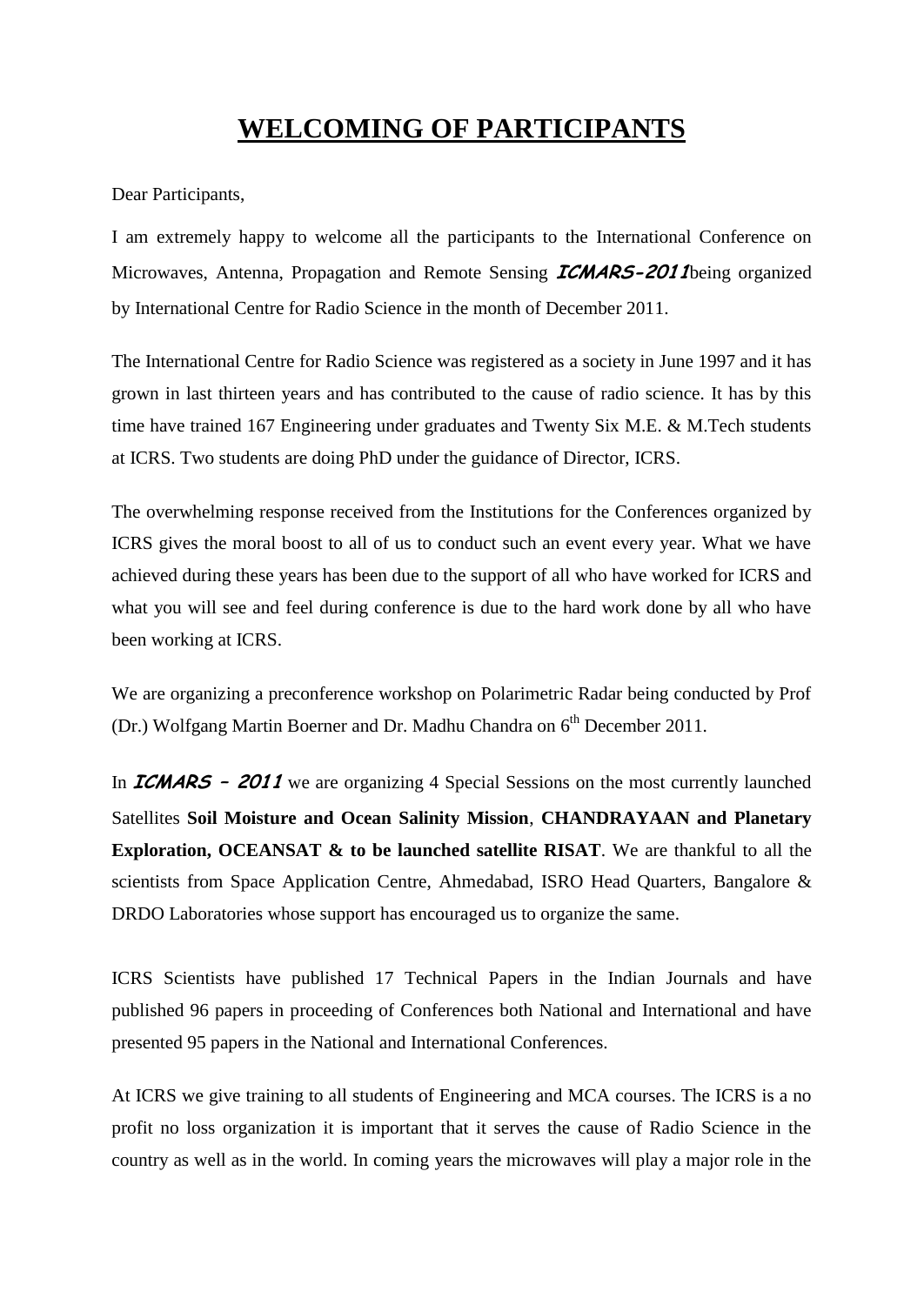life of a common man because of the varied applications in the field of communication, remote sensing, biomedical application etc. As the applications will increase the need for development of human resources will also increase. ICRS is committed to play significant role in training of manpower in the field of Radio Science.

All over the world and in India also the teaching of microwaves has almost vanished. At very few places in very limited way the subject is taught. The newer areas of Information Technology and Computer Sciences attract younger generation. The field of microwaves is left high and dry. It may be due to the fact that the methods of teaching microwaves and related subjects are not able to attract the students.

ICRS will try to initiate the course at the level of post graduation in Microwave Application. This will help in generation of human resource for the organizations in the country as well as for outside the country. ICRS is also planning to run short courses on microwaves, microwave remote sensing and antennas.

I am very happy to inform that this year for **ICMARS-2011** we have received about 300 technical papers from all over India. The papers as well as participants are from all parts of country. They are from universities, I. I. T.'s, Defence Research and Development Organization, Indian Space Research Organization, Council of Scientific and Industrial Research, and others.

In the present conference we will have in total 10 technical sessions. They will cover POL-IN-SAR, Antenna Analysis, Synthesis & Measurements, Microstrip Antenna and Processing, Microwave Tubes, Microwave Devices and Circuits, Material & Measurements, Remote Sensing, Communication, Signal Processing and Miscellaneous.

This is the Seventh International Conference that ICRS is organizing after having done seven National Conferences from 1998 and Six International Conferences. The proceedings of the Conferences have been published and in future also we will be doing the same.

In this International Conference we have got support from various departments of Govt. of India and Govt. of Rajasthan. The Institutions have also supported **ICMARS 2011** by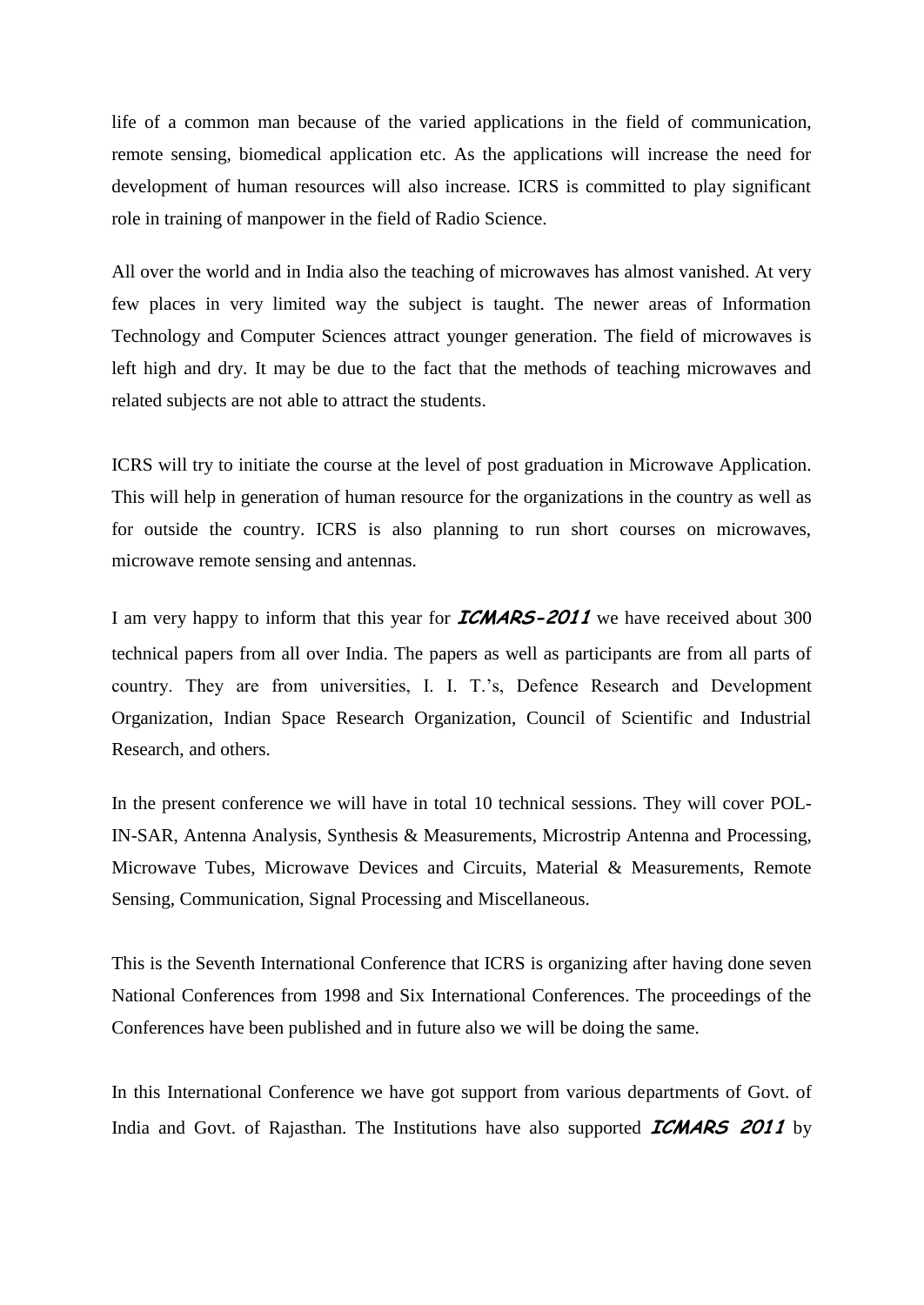sponsoring as well as by sending a large number of delegates. The exhibitors as well as advertisers have also supported **ICMARS 2011.**

At ICRS we have successfully completed projects which were given by Defence Research and Development Organization. Now we are doing projects for MoES and DRDO. More projects are in pipeline from DST, PLANEX and ISRO. I also would like to extend invitation to the organizations for collaboration with ICRS and for sponsoring projects to ICRS.

ICRS is grateful to all the Departments and Institutions who have sponsored the Conference. We thank all the Organizations which have taken care of Hospitalities in the Conference. We thank all the Exhibitors and Advertisers who have kindly agreed to Participate in the Conference. I would like to thank the Media, Press and all others who have supported directly and indirectly in organization of **ICMARS 2011.**

We all at ICRS are fortunate that we have opportunity of hosting International Conferences which are being regularly organized by ICRS. During the Conference if any difficulty is experienced by the participants we apologize for that and we will see that we do not repeat the same mistakes again. We at ICRS expect similar support in future for the forthcoming conferences.

It will be our endeavour that you enjoy your stay at Jodhpur and carry sweet memories of this **ICMARS – 2011** and plan to come again with your friends and colleagues for **ICMARS - 2012.**

(O P N Calla) Chairman (Conference) Director, ICRS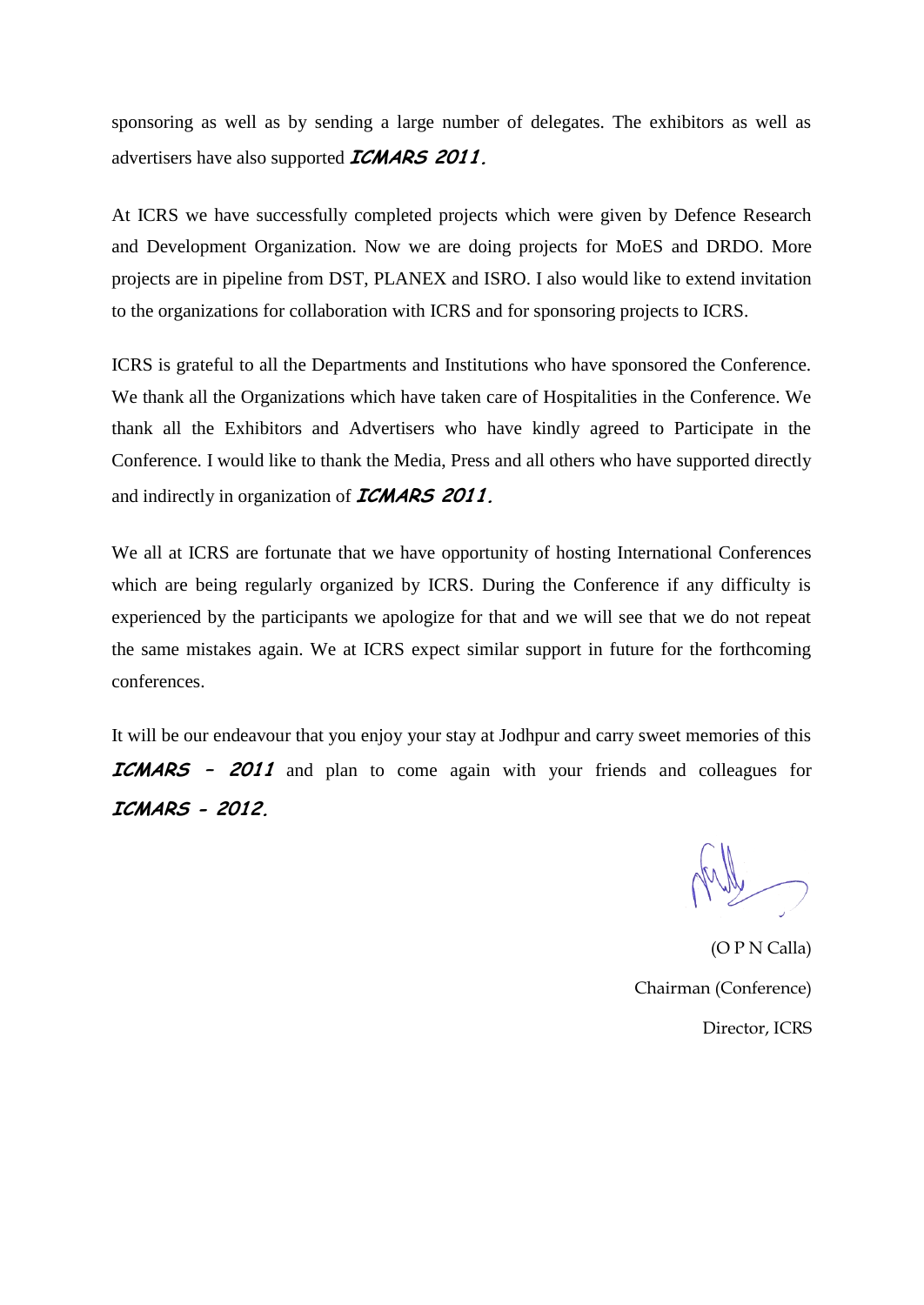#### **ICMARS-2011**

## **INTERNATIONAL CONFERENCE ON "MICROWAVES, ANTENNA, PROPAGATION & REMOTE SENSING (ICMARS-2011)" 7 th – 10th December 2011**

**Organized by** 



#### **International Centre for Radio Science "OMNIWAS" A-23, Shastri Nagar, Jodhpur 342003**

**INTERNATIONAL ADVISORY** 

#### **ORGANIZATION COMMITTEE**

| PROF. O. P. N. CALLA                                                                                                                                                                                                                                                                                                                                                                                                                                                                                | <b>CHAIRMAN</b>                                                                                                                                                                                                                                                                                                                                                      | <b>COMMITTEE</b>                                                                                                                                                                                                                               |                                                                                                                                                       |
|-----------------------------------------------------------------------------------------------------------------------------------------------------------------------------------------------------------------------------------------------------------------------------------------------------------------------------------------------------------------------------------------------------------------------------------------------------------------------------------------------------|----------------------------------------------------------------------------------------------------------------------------------------------------------------------------------------------------------------------------------------------------------------------------------------------------------------------------------------------------------------------|------------------------------------------------------------------------------------------------------------------------------------------------------------------------------------------------------------------------------------------------|-------------------------------------------------------------------------------------------------------------------------------------------------------|
| <b>MS. POOJA ASOPA</b><br><b>MS. SHIKHA VYAS</b>                                                                                                                                                                                                                                                                                                                                                                                                                                                    | <b>SECRETARY</b><br><b>JOINT</b><br><b>SECRETARY</b>                                                                                                                                                                                                                                                                                                                 | DR. P. W. SOBIESKI<br><b>PROF. M. S. ASSIS</b>                                                                                                                                                                                                 | <b>BELGIUM</b><br><b>BRAZIL</b>                                                                                                                       |
| DR. R. PUROHIT<br><b>MRS. ANJALI BHATIA</b><br><b>MR. PRASHANTH</b><br><b>VASHISTH</b><br><b>DR. DEEPAK</b><br><b>BHATNAGAR</b><br>MR. A. K. CHAUHAN<br>DR. EKLAVYA CALLA<br>DR. K. L. SHARMA<br>PROF. K. C. HARIT<br>DR. K. K. SULE<br>DR. J. R. SHARMA<br>DR. K. N. SHANKARA<br>DR. N. K. JAIN<br>DR. N. K. KALRA<br>DR. P. N. JOGLEKAR<br>DR. S. N. JOSHI<br><b>DR. SURENDRA PAL</b><br>DR. V. P. SANDLAS<br>DR. S.R.VADERA<br>DR P K KALRA<br><b>MR. RAJESH VYAS</b><br><b>MR. DINESH BOHRA</b> | <b>TREASURER</b><br><b>MEMBER</b><br><b>MEMBER</b><br><b>MEMBER</b><br><b>MEMBER</b><br><b>MEMBER</b><br><b>MEMBER</b><br><b>MEMBER</b><br><b>MEMBER</b><br><b>MEMBER</b><br><b>MEMBER</b><br><b>MEMBER</b><br><b>MEMBER</b><br><b>MEMBER</b><br><b>MEMBER</b><br><b>MEMBER</b><br><b>MEMBER</b><br><b>MEMBER</b><br><b>MEMBER</b><br><b>MEMBER</b><br><b>MEMBER</b> | DR. R. L. OLSEN<br><b>PROF. G. BRUSSARD</b><br>DR. Y. FURUHAMA<br>PROF. G. O. AJAYI<br>DR. TIM TOZER<br>DR. C. J. GIBBINS<br>DR. F. T. ULABY<br>DR. CARLO RIZZO                                                                                | <b>CANADA</b><br><b>HOLLAND</b><br><b>JAPAN</b><br><b>NIGERIA</b><br>UK<br>UK.<br><b>USA</b><br>UK.                                                   |
|                                                                                                                                                                                                                                                                                                                                                                                                                                                                                                     |                                                                                                                                                                                                                                                                                                                                                                      | PROF. M.T.<br><b>HALLIKAINEN</b><br><b>DR. KUMAR KRISHEN</b><br>DR. M. CHANDRA<br>DR. S. P. GOGINENI<br><b>PROF. FRANCOIS</b><br><b>LEFEUVRE</b><br>DR. LEUNG TSANG<br>DR. SABA MUDALIAR<br>DR R K RANEY<br>DR W M BOERNER<br>DR ADRIANO CAMPS | <b>FINLAND</b><br><b>USA</b><br><b>GERMANY</b><br><b>USA</b><br><b>FRANCE</b><br><b>USA</b><br><b>USA</b><br><b>USA</b><br><b>USA</b><br><b>SPAIN</b> |
|                                                                                                                                                                                                                                                                                                                                                                                                                                                                                                     |                                                                                                                                                                                                                                                                                                                                                                      | DR ANTHONY K. MILNE<br>DR WOOIL M. MOON<br>DR RAM M. NARAYANAN                                                                                                                                                                                 | <b>AUSTRALIA</b><br><b>CANADA</b><br><b>USA</b>                                                                                                       |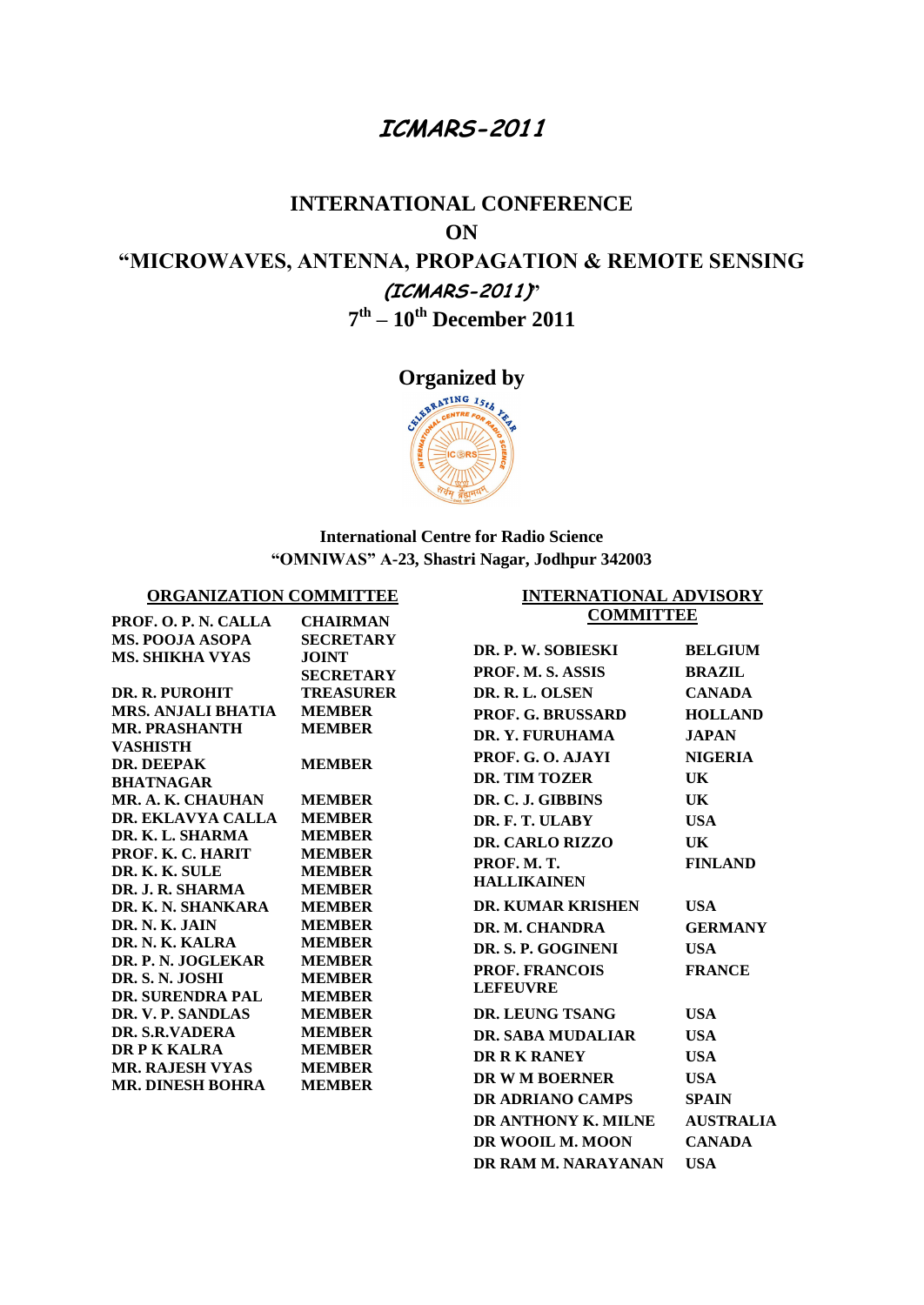#### **INTERNATIONAL CONFERENCE ON**

## **"MICROWAVES, ANTENNA, PROPAGATION & REMOTE SENSING"**

## **ICMARS – 2011**

## *SPONSORS FOR CONFERENCE*

- Departments of Govt. of India and Rajasthan
- Ministry of Earth Sciences, New Delhi
- Council of Scientific and Industrial Research, New Delhi
- Central Electronics Engineering Research Institute, Pilani
- Defence Research & Development Organization, New Delhi
- Department of Science and Technology, Jaipur
- IEEE-GRS Society (IEEE-GRSS), USA
- International Union of Radio Science (URSI)
- IEEE-MTTS, AES/COM/LEOS, ED Chapters –INDIA

### *SPONSORS FOR HOSPITALITY*

- International Centre for Radio Science, Jodhpur
- Central Electronics Engineering Research Institute, Pilani